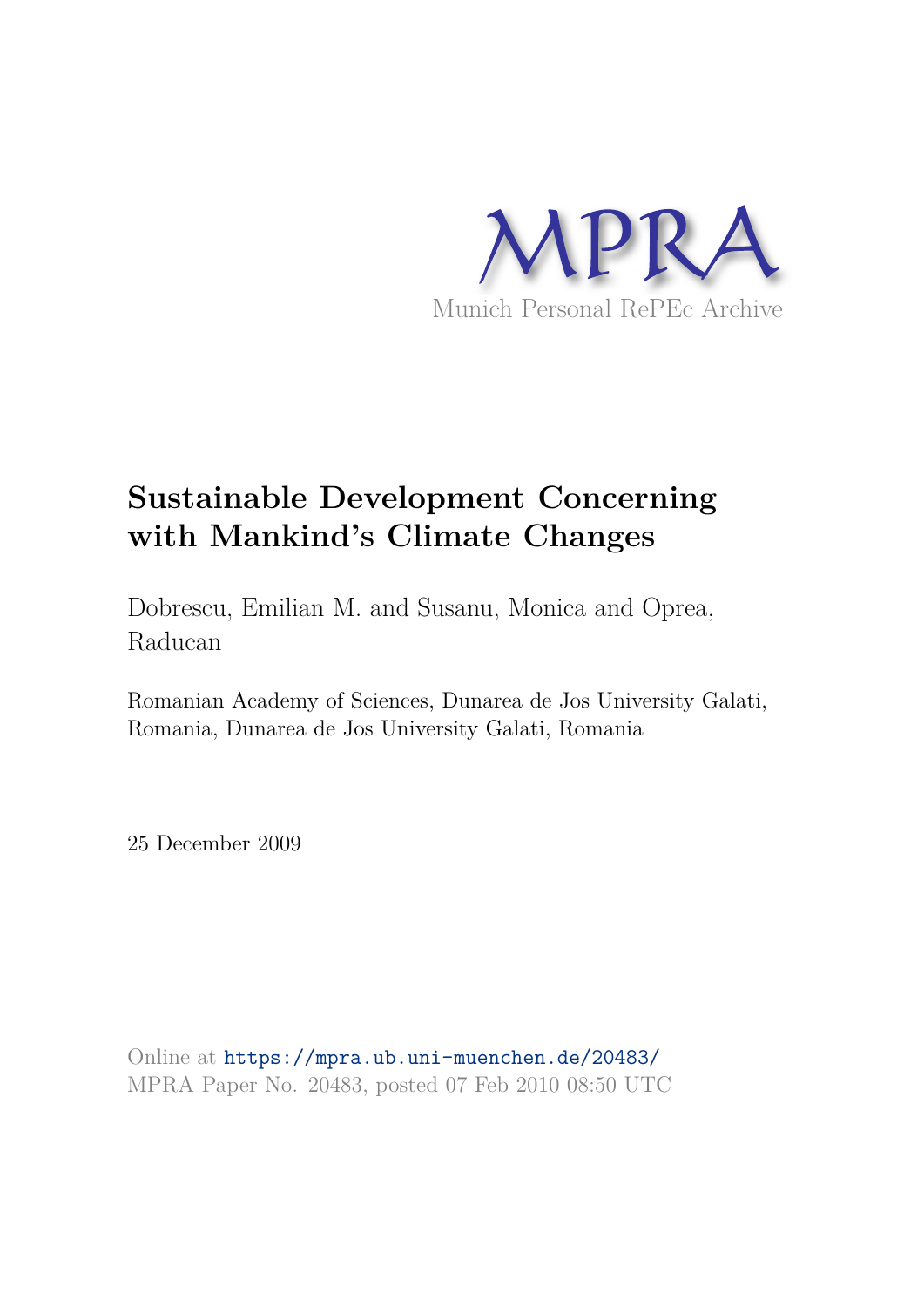## **Sustainable Development Concerning with Mankind's Climate Changes**

## **Emilian M. DOBRESCU**

*dobrescu@acad.ro Romanian Academy of Sciences, Bucharest*  **Monica SUSANU**  *susanu\_mnc@yahoo.com* **Răducanu OPREA** *raducan.oprea@ugal.ro Dunărea de Jos University – Galati*

#### **Abstract**

Mankind has witnessed many outstanding weather happenings which determined radical climate changes and thus, the draught is expected further to grow. Many experts, academics and scientists all over the continents have strongly called for attention about the importance of saving the water, either for housing and industrial consumers. According to the February - 2007 UNO Report, Terra is the subject of an accelerated global heating process, firstly due to the carbon emissions. Several decades further the climate changes will continue even if, theoretically, these emissions could partly be stopped. As one of the official UNO's institutions, the World Meteorology Organisation certified the global heating and alerts about another worrying phenomenon, namely the soil disaster.

**Keywords**: environment, climate changes, global warming, greenhouse effect, sustainable development, EU policy on the environment, climate protection

**JEL Code**: Q50; Q51; Q53; Q54; Q58

#### **1. Extreme phenomena generated by climatic changes**

Human society has lately witnessed some extraordinary meteorological phenomena. The recording of temperature started in 1880 and January and April 2007 marked the highest values, according to World Meteorology Organization (WMO): *"Since January 2007 we have witnessed extreme weather manifestations and record temperatures in many areas of the*  world", reports WMO, noting that the global temperature was 1.89<sup>0</sup> Celsius higher than the month's average in January, and  $1.37<sup>0</sup>$  Celsius above the average of that month in April. A 2007 assessment of the UNO Intergovernmental Panel on Planet Change (IPCC) shows that the planet's warming is not evenly distributed and this is most probably due to human activity, especially fossil fuel combustion. According to WMO, the most frequent extreme phenomena that took place in 2007 were:

 ◙ low pressure area monsoons, in a double number than usual, which caused devastating floods in India, Pakistan and Bangladesh, killing more than 500 persons, forcing other 10 million persons to leave their households and destroying vast agricultural areas;

◙ the first cyclone in the Arabian Sea, which stroke Oman and Iran;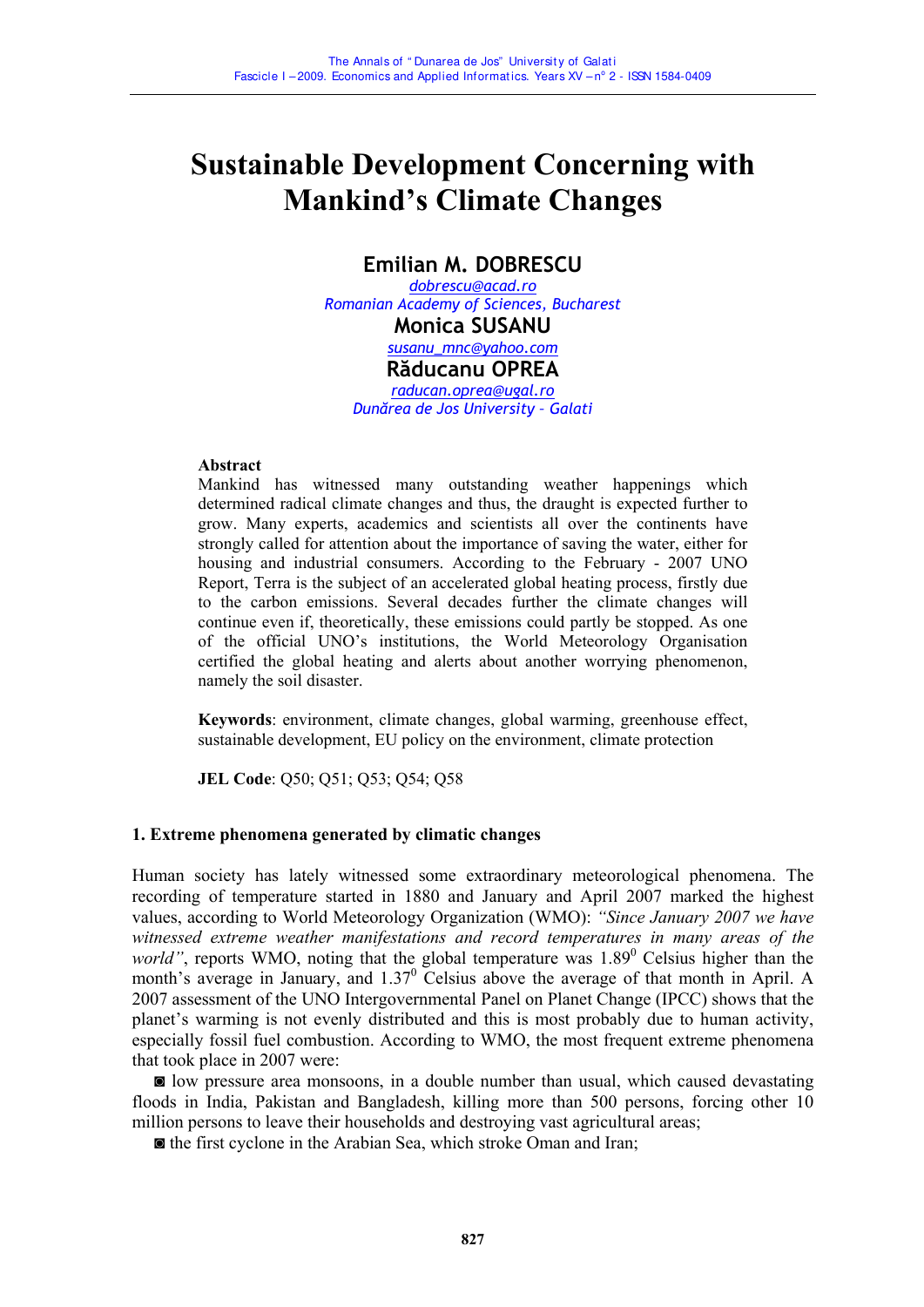◙ the wettest May-July period in Great Britain (England and Wales), when the highest precipitation level (406 millimetres per square meter) was recorded since they started recording them in 1766;

◙ the powerful storms in Northern Europe since January;

◙ the extremely abundant and early rains in Sudan, since the beginning of June;

 ◙ the landslips that caused 3-4.5 meter high waves which swallowed 68 islands from the Maldives archipelago in May;

◙ the heat wave that entered Western and Central Russia in May;

◙ the two waves of extreme heat that stroke South-eastern Europe in June and July.

If the examples above come from the Northern hemisphere, it does not mean that the Southern hemisphere has been protected from extremes. An unusually cold current of air, which caused strong winds, blizzards and heavy snowfalls in South America, also determined the temperature drop in July 2007, down to  $-22^{\circ}$  Celsius in Argentina or  $-18^{\circ}$  in Chile. In June 2007, South Africa had its first snowfall since 1981, the snow reaching 25 centimetres in some parts of the country. Nevertheless, the Northern hemisphere recorded the warmest January in history, The Netherlands reporting the highest temperatures since 1706, the average being  $7.1^\circ$ Celsius (2.8 degrees above the averages of the 1961-1990 interval). In Germany, during 2007, the temperature was  $4.6^{\circ}$  Celsius above the average of the 1961-1990 intervals. The Atlantic coasts of the USA are systematically stroke by hurricanes carrying the names of splendid human beings – men or women, fact recently extended to coasts of the Pacific. South-eastern Europe is ravaged by unprecedented heat waves, while Great Britain or Germany is experiencing major floods, unseen in the last half century. *"One might say that due to global warming there will be a number of meteorological extreme phenomena but we can not attribute specific events to global warming",* says Malcolm Haylock, an expert in climatic problems. As for the floods and drought though, it is difficult to attribute the precipitation trend to human activities.

The European commissioner for Environment, Stavros Dimas, has drawn attention to the fact that it is absolutely necessary for the EU states to have a common strategy in order to be sure that in the future they will have sufficient water both for population consumption, and for commercial activities. The drought is expected to get worse due to climatic changes, he added. According to the Commission's data, in the following years the drought will affect not only the south of Europe, but also the centre and the east of the continent. That is why the European experts emphasize the fact that water should be drastically saved both by household and industrial consumers. Otherwise, the drought will jeopardize the entire continent. Moreover, one recommends that the water sources should be correctly evaluated before starting any economic activity in any area.

### **2. Water: the great dilemma**

On March 22<sup>nd</sup>, 2007, the European Parliament held the International Water Convention where European deputies, national representatives, local communities and citizens all over the world participated. The participants agreed that access to water is a human right and a common good, that water supplying should be publicly financed and that citizens should participate in managing the water sources. The growth of population and agricultural production  $-70\%$  of the water that we use is consumed in the agriculture, the bad management of water resources and, sometimes, the political situation may lead to lack of drinkable water in some regions. In the  $21<sup>st</sup>$  century, the climatic change will intensify the desertification of Africa, which will lead to population emigration from the areas affected by the lack of water to the areas with an easier access to water, such as Europe. The water transmitted diseases cause 80% of illness and deaths in the developing countries, killing a child at every 8 seconds. In spite of the fact that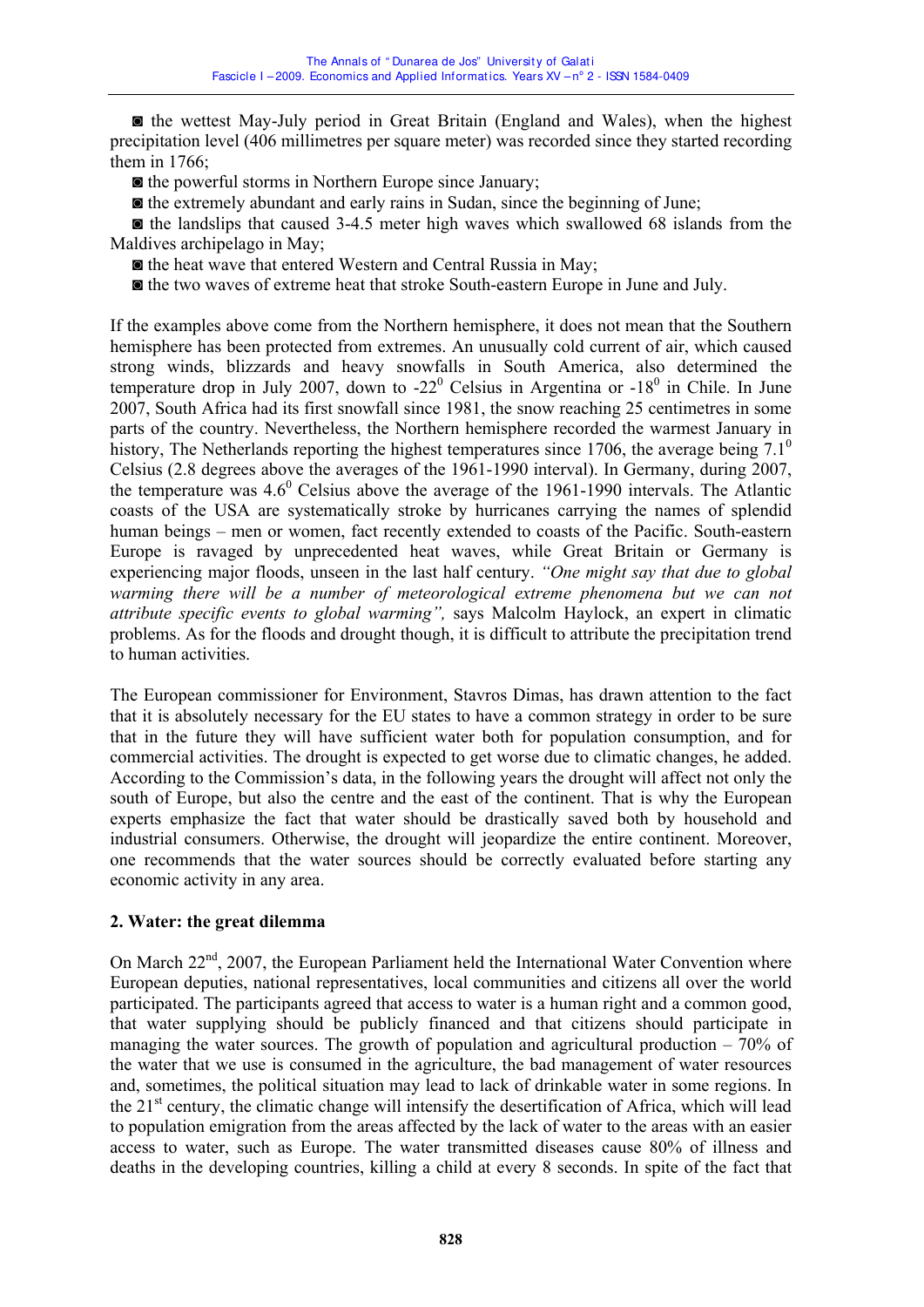Europe has enough water supplies, this continent is confronted with problems related to pollution, unsuitable waste storage and abusive water use. Tourism is a risk factor for drinkable water in Europe, especially on the Mediterranean coast where a tourist staying at a hotel consumes, on an average, 30% more water than a local inhabitant of the same region.

In the following years, water related global crises might lead to conflicts and to a raising number of refugees. Some experts foresee that the wars of the future will be waged for water and not for oil. Water is already the cause of tensions in the regions that use the same water courses. The Nile, for instance, is used as water source by nine countries: the quasi-totality of the water used in Egypt (where it does not rain) comes from this river. Ethiopia and Sudan, situated up-river, use more and more water due to population growth, reducing thus the quantity that Egypt supplies from. The Tiger and Euphrates rivers are another example of this kind. These supply three countries: Turkey, Syria and Iraq; for instance, 80% of the water used in Syria come from the rivers that spring in Turkey. Water is a strategic resource in some regions of the world. Fifteen or twenty years ago nobody would have imagined that they could buy bottled water.

Water means life and any human being has the right to it, it was stated during the 2007 International Water Convention. Water is an essential resource and every citizen must have the right to it. It is important that we change the entire concept of surface water management, including the use of rivers, the diminishing of the un-forested areas, the increase of solid surfaces which leads to rapid drainage of water into oceans. This negative current has to be reversed. The politics of land cultivation have to take into consideration the water detainment measures.

The European authorities underlined the fact that 20% of the water presently used in Europe is wasted and the European Commission data show that, soon, the percentage could go up to 40%. This is why a rationalization of the consumption is in order. The European Commission specialists say that the drought has got bigger and bigger in the EU member states in the last 30 years. The drought and the extreme heat have cost the EU's budget more than 1000 billion EURO. In 2003 alone, over 100 million people suffered from significantly high temperatures and lack of water. The drought affected a third of EU territory and the damage is impressive. The European Commission defined a first series of strategic options to be adopted at European, national and local level and to be taken into consideration in order to ensure the availability of water resources. One of these strategic options is to establish a fair price for water under the circumstances that the "polluter pays" principle has to become the rule. This is in fact an older obligation of the EU member states which should give up using free water by the end of 2015. Therefore, important changes are necessary regarding water distribution to the users and the way it is used. The Commission suggests, among others, a few measures that can be easily adopted, such as encouraging the installation of tap water saving devices, new showerheads and toilettes systems. On a larger scale, the Commission recommends an adequate distribution of water among the economic sectors giving priority to water savings.

According to the latest UNO report, on February 2007, the Earth has been exposed for some time now to a global warming phenomenon caused primarily by the emissions of carbon dioxide. The climatic changes will go on for decades even if, theoretically speaking, the most part of emissions of carbon dioxide were stopped. Global warming is a phenomenon certified also by the World Meteorology Organization (WMO), the official UN body responsible of climate. According to the studies done under the patronage of WMO global temperature on Earth grew with almost half of degree between 1960 and 1990. A lot of areas in Europe and the USA have experienced heat waves, with record temperatures in July and August during the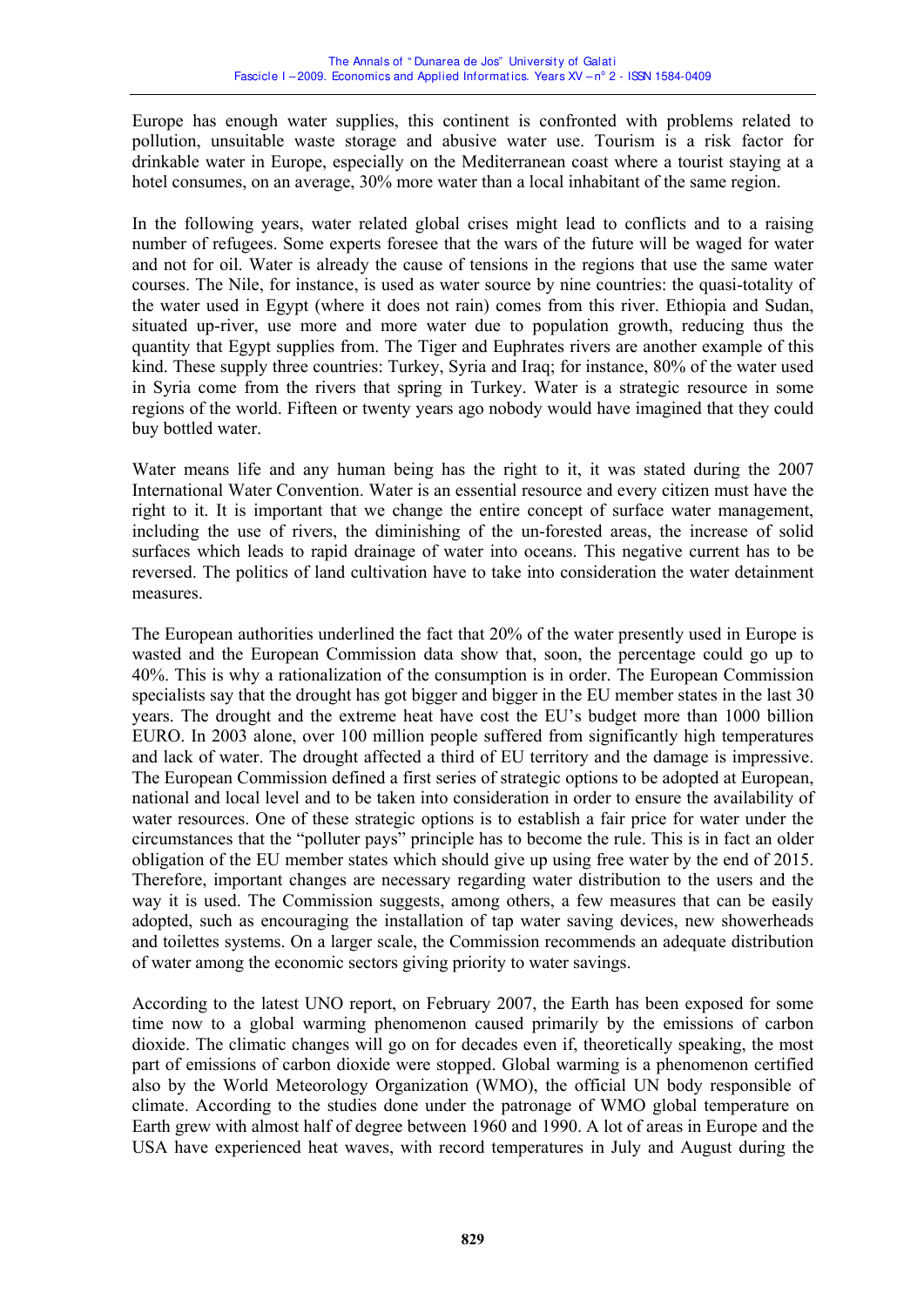recent years. Numerous regions in the USA had temperatures over  $40^{\circ}$  Celsius while the European temperature average for July was  $2.7^\circ$  Celsius above the world climatologic norm.

According to Baddour Omar, PhD in climatology with the WMO in Geneva (Switzerland), considering the global climatic scenarios, we shall witness a warming in winter of approximately  $2^0$  Celsius and a lot more accentuated in summer, more than three degrees in northern Romania and over four degrees in the south. Almost unanimously the specialists admit that the climatic changes are mostly the result of human activities. The director of Greenpeace Romania, Ana-Maria Bogdan, has warned that *"unless carbon dioxide emissions are reduced with 20% by the year 2020, we are facing the risk that the Earth's temperature grow by two degrees as compared to the present moment, and the climatic changes will be unprecedented in human kind history"*. One of these will certainly be the rise of sea's and ocean's level. Romania is directly affected by this and the beach erosion phenomenon – present on the Black Sea's side for a several years now, will get worse in the future.

The destruction of farm land is another aspect worth taking into account. The land gets dry due to the hotter and hotter summers. According to a study made by weather experts from 13 countries, Romania included, a great part of Europe will face desertification. Our country is no exception. The most affected regions will be Dobrogea, Oltenia, part of Walachia and Banat. This fact will determine a chain reaction: the agricultural production might fall by approximately 50-60%. The prices of the agricultural products will go up and those that will be mostly hurt will be the peasants who are completely dependent on the fruit of the land.

The researcher Jim Hansen, NASA climatologist, believes that only reducing neither the emissions of carbonic anhydride – which reached in 2005 the highest levels ever recorded on Earth – is not enough nor the best fitted way to fight global warming at present. Carbonic anhydride will lead to a rise of the sea level and to the extinction of many animal species that can not adapt to the alteration of the delicate balance of their climatic habitat. According to a WWF (World Wildlife Fund) report, provided the global warming goes 2 degrees above the pre-industrial levels (at present the ratio is 0.8 degrees), the extinction rate of these species might be 38% in Europe and 72% in North-Eastern Australia.

### **3. Humanity's post-industrial era – the Kyoto protocol**

One marked that 1970 is the beginning of post-industrial era, and some years later the concept of sustainable development was defined in 1986, as *"satisfying the present necessities, without hypothecation on the future generations' capacity of satisfying their own necessities",* or*,* a *"meeting the needs of the present without compromising the ability of future generations to meet their own needs".* Many institutions worldwide interested in the mankind's and planet future have evolved many climate models and scenarios, based upon complex numerical models and dynamic physical and chemical laws.

Since 1970, the level of carbon dioxide emissions has risen by approximately 80%. The effects, little felt at first, and even less believed by the political decision makers have later been felt in the annual average temperature rise on Earth. As a result, the specialists started making calculations and prognoses, more and more pessimistic for the planet: in order to maintain global warming at  $a + 2$  degrees level, it is necessary to continuously reduce the emission of greenhouse effect gases by at least 50% under the level existing in 1990, and this by the year 2050.

As a concept, sustainable development implies the interest in developing new energy sources and minimization of the environment affecting waste as well. Fossil fuels are a finite resource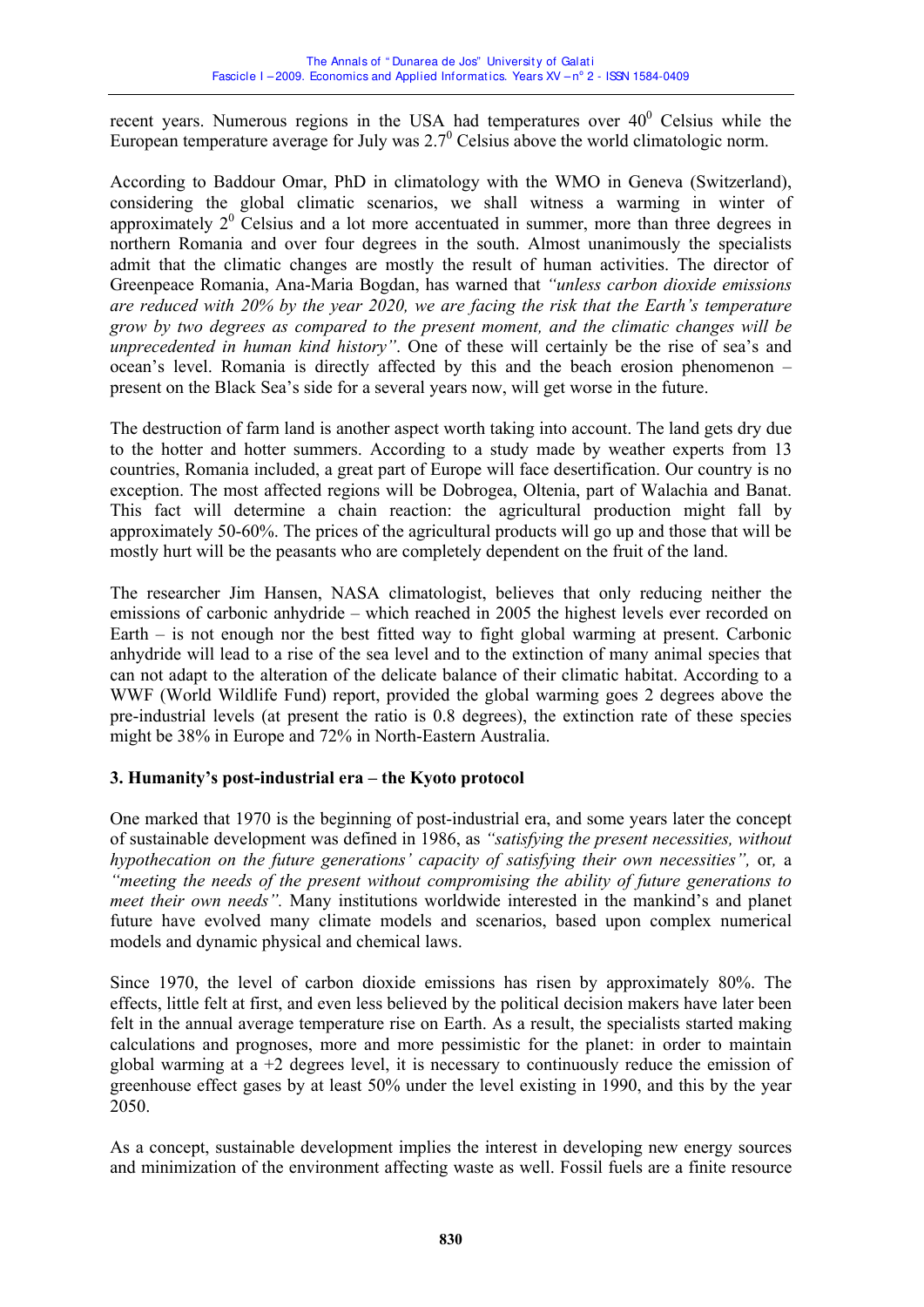and an economically limited one, inducing emissions that affect the environment and contribute to the climate change. A sustainable energetic system has to integrate regenerating resources and low emission burning chains at acceptable costs. Sustainable development requires the generation of balance between economic development, social equity and environment protection in all the regions of the planet. Therefore, this concept can not become a reality in the absence of a real political will in as many countries as possible.

The Montreal Protocol in 1987, which was signed by several industrialized states of the world, stipulated the gradual reduction of chlorofluorocarbon emission by introducing new technologies that do not use these gases bad for the ozone layer anymore. The results appeared relatively fast. Starting with 1997, the climatic protection has been associated with the Japanese city of Kyoto where the United Nations adopted the first agreement that forced the signing countries to take measures of climate protection. However, legally speaking, the protocol yielded no obligations for medium developed countries like India and China. When negotiating, it was claimed that the industrialized western states had the moral obligation *"to clean up first in their own yard and remove the dirt they had produced for several decades"* before other countries join them in their effort of ecologically reconditioning the blue planet.

At first, only the less industrialized states committed themselves to reduce the gas emissions, responsible for the so-called *greenhouse effect*. The year 2000 was established as reference point. The EU assumed the responsibility of reducing its toxic gases emissions by 8% till 2012. Japan and Canada promised a 6% reduction, while the USA declared initially a 7% reduction. The treaty's Protocol was initially signed by Bill Clinton, and then it was rejected by the American Congress.

At present, 175 countries have ratified the Kyoto Protocol which will remain in force only till 2012. New negotiations regarding the prolongation of the protocol's effects started in the Indonesian island of Bali in December, 2007; the negotiations refer to the period after 2012 and are based on the commitments taken as a result of the Kyoto agreement. By the 90's, Romania realised the importance of these actions and signed the Kyoto Protocol of reducing the greenhouse – gas effects together with many other countries and adapted the judicial framework to this aim ( i.e., No. 3/2001 Law).

The ambitious **Kyoto Protocol**, which was hoped to slow down the global warming process, is now in force, most of the industrialized countries having accepted to reduce their polluting emissions, less the United States of America. According to the terms of the treaty, the industrialized world is to diminish by 5% the present level of gas emissions by 2012, on an individually established ratio basis. The European Union committed itself to reduce its polluting emissions by 8%; the reductions refer to three of the most important gases: carbon dioxide  $(CO_2)$ , methane  $(CH_4)$  and sodium oxides  $(N_2O)$  – which will be measured against the reference year 1990 (except for some of the countries with transitional economy, including Romania, and which will be measured against 1989).

In 2005, when the treaty was signed by 141 countries, of which 30 strongly industrialized, the USA and Australia considered that the protocol would burden their economies too much. Moreover, President Bush publicly expressed his doubt regarding the researches related to global warming, but the idea that the Earth is getting warmer is being contested by only a few scientists. At the end of 2007, the United States admitted the necessity of certain measures of stopping global warming, even if they had not signed the Kyoto Protocol, and then the new Australian government announced significant changes as far as the environment protection is concerned, thus ratifying the Kyoto Protocol on December 6, also 2007.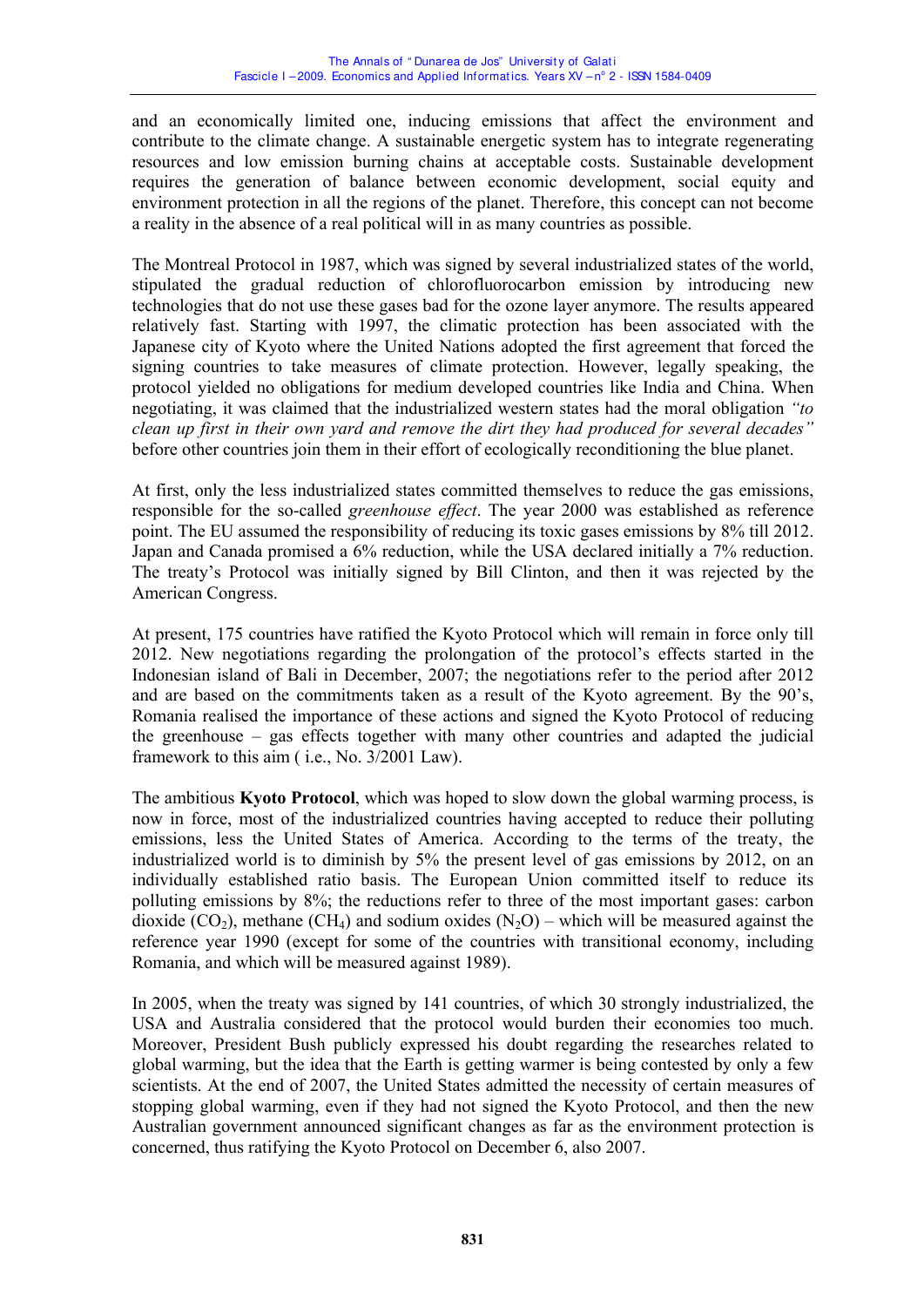There is a general opinion that the emissions into the atmosphere of the above mentioned three gases, plus three types of fluorides, do contribute to the appearance and perpetuation of a greenhouse effect which could have dramatic consequences upon the delicate climatic system of the planet. The average global temperature rose by  $0.6^{\circ}$  Celsius between 1900 and 1990, and it may rise by another  $5.8^{\circ}$  by 2100, according to the amount of carbon dioxide in the atmosphere. In connection to this, the European commissioner for the environment, Stavros Dimas, stated that *"Climatic changes constitute one of the most important challenges in the environment sphere and are a threat against the economies of the EU countries. Our purpose is to bring to the same table those involved in this area and discuss about the solutions and efforts that are necessary to reduce the greenhouse effect".* 

The USA's leaving the Kyoto process worried the European industrial leaders regarding the economic costs for the accomplishment of the EU environment defence plans. The Intergovernmental Panel for Climatic Changes (IPCC), founded in 1988 by the World Meteorologist Organization (WMO) and by the United Nations Environment Programme, has made several evaluation reports regarding the climatic changes, which state that:

• Average global temperature rose by  $0.6^{\circ}$  Celsius (between 1960-2000), being more evident in North America, the equatorial region and Asia;

• Sea level, as global average, has risen by an annual ratio of 1 millimetre;

• Thickness and spatial expansion of the arctic ice has decreased (by 40% in the last 30 years); contrary to this, there were no changes in the expansion of the ice in the Antarctic region (between 1978-2000);

• Glaciers retired from the non-polar regions (in The Alps);

ï Mutations took place in the bio systems: earlier blossoming of plants; earlier arrival of the migrating birds;

• Precipitations have risen by 5-10% at medium and high latitudes, in the northern hemisphere and fallen by 3% in the subtropical regions (land).

The climatic scenarios are based on some complex numerical models, which rely on physical, dynamic and chemical laws. Several important factors to be taken into account are the emission of greenhouse effect gases, the economic and social development, and the technological changes. There are following several ideas of climatic scenarios foreseen by the specialists for the  $21<sup>st</sup>$  century:

• Average global temperature will rise by  $1.4^{\circ}$ -5.8<sup>°</sup> Celsius, which means a warming 2-10 times bigger than last century;

ï Quantities of precipitation at global level will increase, with large regional differences: rises and falls between 5% and 20%;

ï Climate change will lead to changes in the atmospheric circulation; this, in its turn, will generate changes in the frequency and amplitude of some extreme events (tornados, hurricanes, tsunamis, etc.);

• Increasing number of very hot days, while decreasing the number of very cold days;

• Increasing amplitude and frequency of extreme precipitations in many regions, while the frequency of droughts will increase as well.

On March 11, 2005, the European Commission presented its strategy for the post-2012 period. In this document called *"Winning the Battle Against Global Climate Change"* the European Commission did not established new targets, but it focused both on the challenge of co-opting as many countries as possible (among which the USA and Australia but also developing countries such as China, Brazil and India), and including as many sectors as possible, whose activities should be monitored (for instance, aviation and sea transport). The EU environment ministers made more ambitious proposals of reducing greenhouse gases than in the case of the Kyoto Protocol: about 15%-30% by the year 2020 and about 60%-80% by the year 2050. The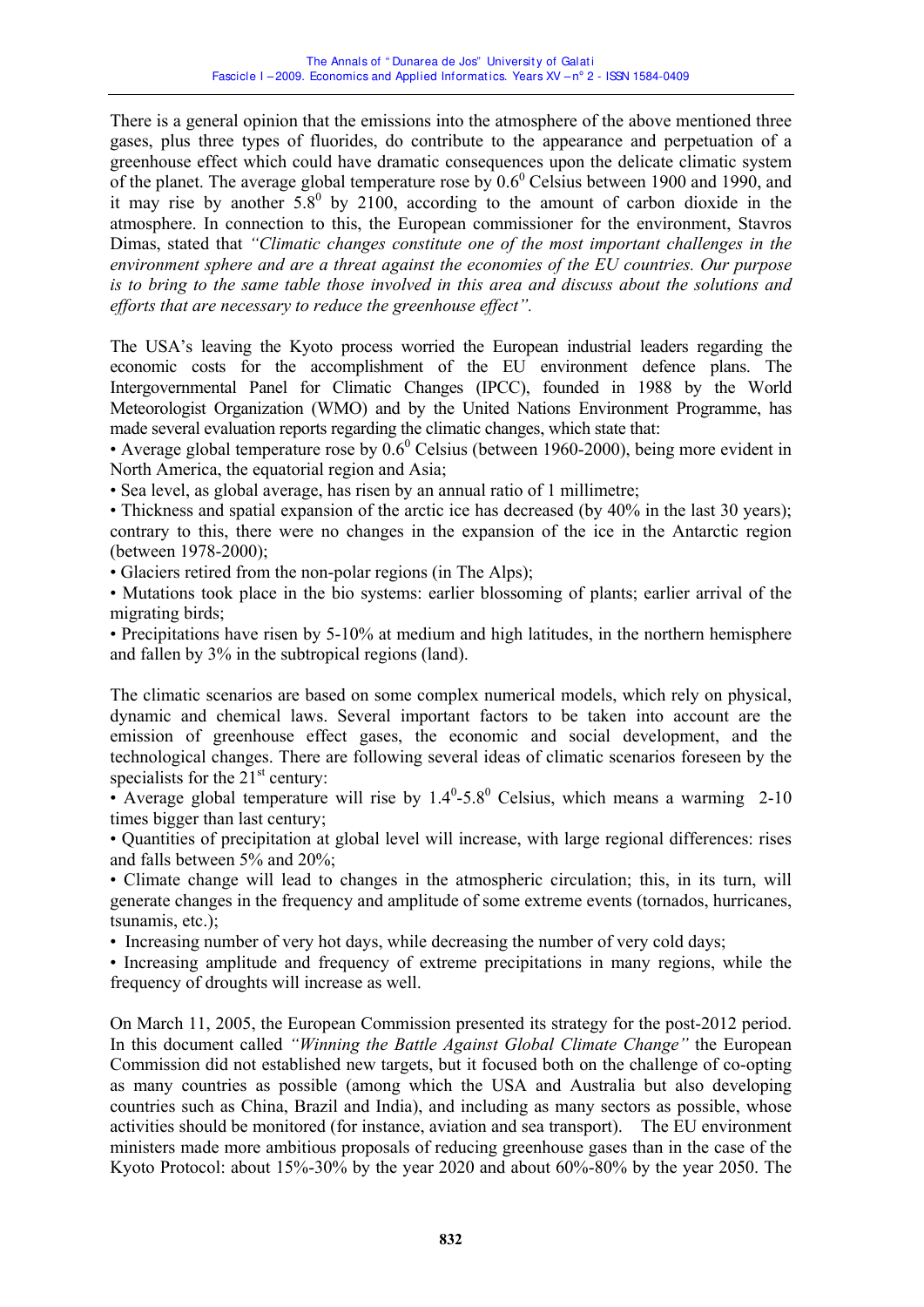European ministers wished to clarify that a global approach is necessary, which includes cooperation both with the great industrialized countries which chose not to adhere to the Kyoto protocol, and with the new economic powers of China and India.

In comparison with the 1961-1990 reference periods, the statistics underline the fact that the annual average temperature was  $1.6^{\circ}$  Celsius higher in the 2002-2005 intervals. February, March, May, June, July and November were warmer than usual. Every year, several storms of significant intensities accompanied by whirlwinds happen in one or more countries on each continent, Romania being no exception from this "rule". As a result of the warming process, the expansion of marine ice in the northern hemisphere decreased by 40% in the last 50 years. In the  $20<sup>th</sup>$  century, rivers' and lakes' annual freezing period decreased by approximately two weeks.

According to a researchers group in the United States, the whole in the ozone layer above the Antarctic has stopped its expansion process. Moreover, the ozone layer might regenerate in the next 60 years. The layer blocks the Sun's ultraviolet rays which are considered to be responsible, among others, for skin cancer. The regeneration of the ozone layers seems to be result of the reduction of greenhouse gases emissions, such as Freon. The ozone layer protects life on Earth from the ultraviolet radiation from space, especially from the Sun. discovered more than twenty years ago, the whole in the ozone layer above the Antarctic extended very rapidly. The cause: the chlorine ions in the chlorofluorocarbon gases decomposed the ozone or oxygen 3 ions. Chlorofluorocarbon has been used ever since 1930 to manufacture electrical home appliances, such as refrigerators and air conditioning units.

After 1987, when they signed the Montreal Protocol regarding the gradual diminishing and then forbidding the use of chlorofluorocarbon, decreases in the rhythm of degradation of the whole in the ozone layer was noticed and then even a tendency of regeneration. Studies monitoring the evolution of the whole in the ozone layer above the Antarctic of the last years, estimate a total regeneration of the layer around the year 2050.

Romania was among the first countries that ratified the Kyoto protocol of reducing the greenhouse effect gases, even since 1997, by the Law 3/2001. Once this protocol is in force, Romania may sell other signing countries the right to emit greenhouse effect gases within the ratio allotted to our country. Romania was assigned a ratio of 250 million tones of carbon dioxide-equivalent as compared to the annual 147 million tones that it pollutes the atmosphere with. The difference of 103 million tones of carbon dioxide-equivalent might mean over 1 billion Euros, that is a sum necessary for instance to start restructuring the energetic system. Selling the difference should take into account the medium and long term development of the Romanian economy. For the emissions sold now for 10 Euros per tone the Romanian companies could pay over 100 Euros penalties in the future. Therefore, the benefit of obtaining a considerable amount of money by selling gas emissions all these years might cost us dearly in the future.

At the end of 2007, an international meeting on climate issues was held in Bali (Indonesia) under the patronage of the UNO. Its primary purpose was to officially start the discussions regarding the establishment of an international framework for climatic protection after the Kyoto Protocol's provisions have ceased (2012). At the same time, a plan of the International Climate Convention will be outlined and which will contain the objectives, the activity calendar and aspects such as the role of the developing countries in fighting climatic change or technology development. The new treaty will be ready for approval debates no sooner than 2009. *"From the experience of the previous years, we know that the debates on such a difficult issue can not be called negotiations. I will not make it a secret though that I hope that here, on*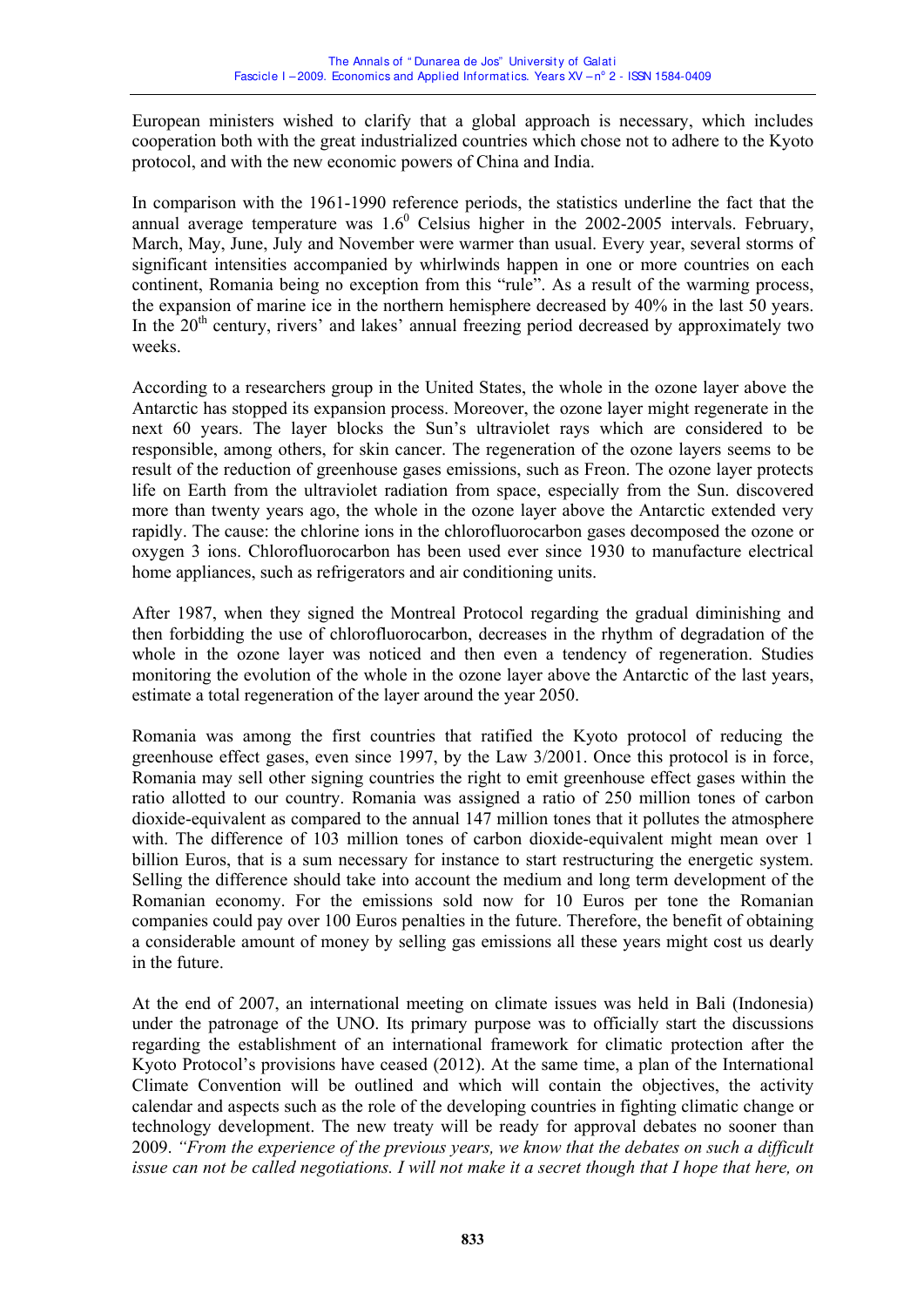*the island of Bali, we will succeed in drawing a formal plan of negotiations. I am convinced that the delegates will manage to cope with the challenges described by the scientists. Our mission is extremely important"*, as Yves de Boer declared at the beginning of the Bali Conference, as an executive secretary of the United Nations Framework Convention on Climate Change.

## **4. The effects of climatic changes**

A report made at the middle of 2006 be EU Bank watch Network and Earth Friends-Europe showed how much money the EU allots to fight the effects of climate change. According to the both organizations as they established for 2007-2013 period, the funding will not be effective in reaching the European common goals. According to the report, the member states should allot five percents of the whole European funds for calamity prevention, and each member state should record almost similar values in terms of gas emissions.

The problem of global warming, as one of the most important preoccupations of planet's specialists, was analyzed at the middle of January, 2007, in Davos, Switzerland, at the traditional World Economic Forum. More than 5000 scientists from around the world gathered there to diagnose the so-called "climatic bomb": global warming. The UNO mandated intergovernmental group of experts that have in mind the problem of global warming published a new report on the topic of the future of our planet and of the danger of global warming. The melting of glaciers and the dilatation of the oceans are also consequences of the warming that might play "retroactively" the role of accelerators of this process. Climatologists assert that the greenhouse effect might amplify the warming without the possibility that we could determine the limits of this phenomenon and without the possibility to go through it, as Eduard Bard from the College de France explained. This study regarding the effects of climatic changes analyses the changes that have already appeared as compared to the level of the '80s and forecasts for the next 90 years, till the end of the present century. In some regions of the planet, the land will become arid, and grains will be successfully grown only in north of Europe, not in south or centre of it as it has been done so far. In Europe, twenty years from now, the corn production will be 60% of the present one, and the only areas suitable for grain cultivation will be Poland and Germany. According to the study of the UNO specialists, weather warming will affect the entire continent, but the areas with high risk of desertification are those from the southern half of the continent. Romania is also on list of the areas that will experience advanced changes. Along Spain, Italy and Greece, our country is among the first affected by weather change; the manifestations will be noticeable starting with 2015-2025. The central and northern regions of the continent will experience accentuated changes in the '80s of this century. In Romania, the main regions affected by desertification will be Oltenia, Banat and Dobrogea, where the land will get dry due to lack of water.

As it states at the middle of April 2007 in a public report of the American nongovernmental organization - CNA Corporation, *"Global change of climate might act as multiplication factor for the instability of some of the most troubled areas of the world and constitute a significant challenge for the national security of the USA".* 

The particularly special value of the gloomy prognoses contained in the report is given by the fact that the text is supported by a Consultative Military Committee, consisting of 11 retiring generals and admirals, among whom general Gordon R. Sullivan, ex US Army Chief of Staff, and vice-admiral Paul G. Gaffney II, ex president of National University of Defence and ex chief of US Navy research programmes, as well as admiral Joseph W. Prueher, ex-chief commander of the American forces in the Pacific and ex ambassador of the USA in China.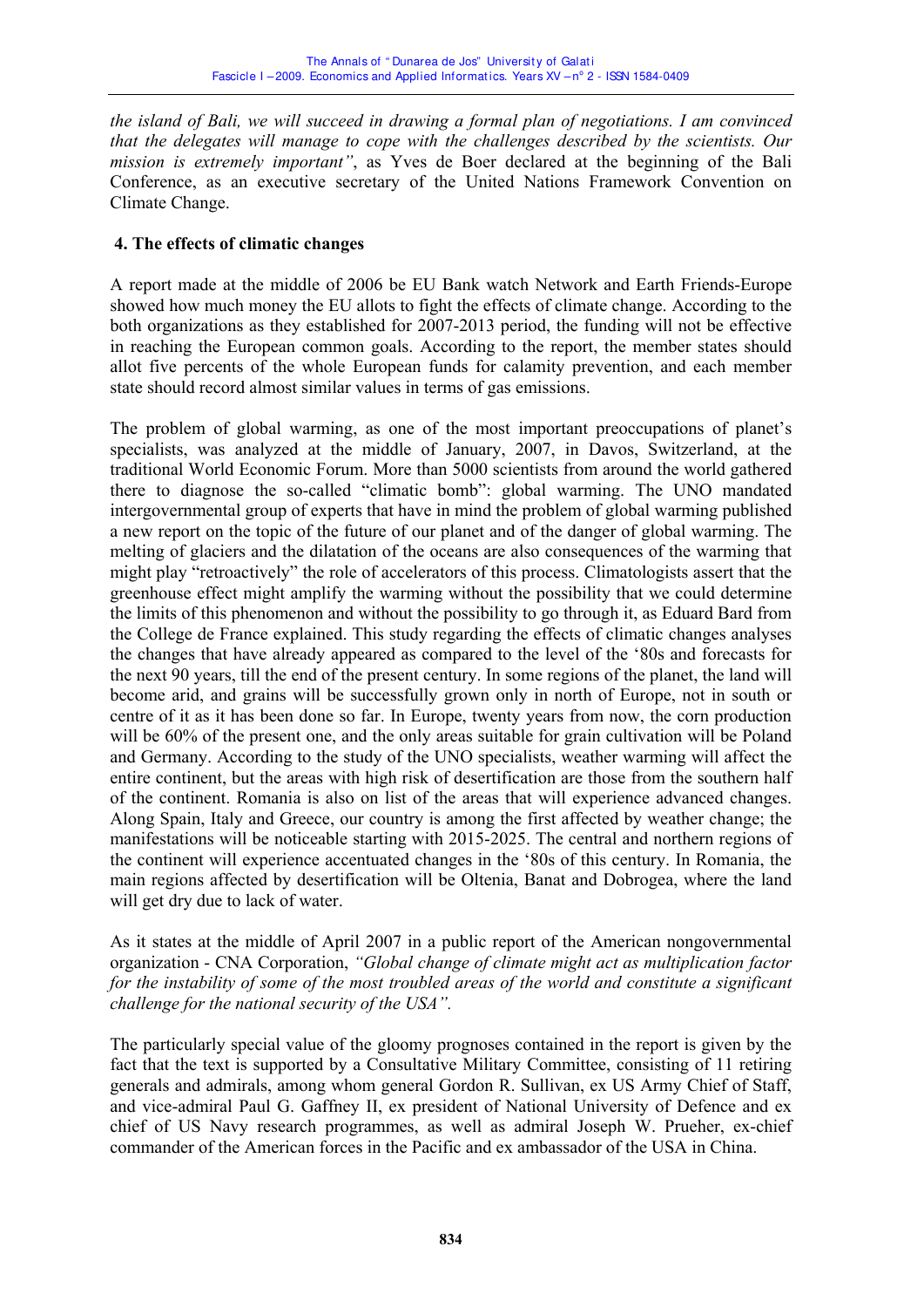In September 2007, the European Commission suggested a specific world alliance regarding the battle against climatic changes. It aims to encourage adaptation measures, to reduce the emissions resulted from deforesting, to use the benefits generated by the world carbon market and also to support developing countries being prepared to cope with natural catastrophes. Between 2007 and 2013, the EU is to invest 177 billion Euros in 10 of the central and east European Member countries. The money comes from structural and cohesion funds. As the report shows, *"In the same period when this money will be spent, Europe will have to take serious measures of gas emission reduction until the recently established limits of reduction about 20-30% by the year 2020, and about 60-80% by the year 2050 should be reached"*. It is disturbing the fact that Spain, Portugal, Greece and Ireland, the four countries that enjoyed the largest allocations of European funds, have also recorded the biggest increases of carbon dioxide emissions*.* According to the same document, "*If the EU wants to fight against climate changes efficiently, it has to make sure that this will not happen in the east and centre of Europe. On the contrary, the European funds for the new member countries must contribute to exactly the opposite of this thing: the reduction of gas emissions and the improvement of living standard".*

Both World Meteorologist Organization (WMO) and World Health Organization (WHO) admit that the heat waves affect the health and this is the reason that they were on an advanced stage in making a Guide of rapid alert in case of heat waves. At present, the WMO cooperates with a series of partners in order to create warning multi-systems meant and designed to reduce the effects produced by climatic changes, especially by strong storms, floods and heat waves. On the World Health Day – that is celebrated each year on April, 7 – the World Health Organization (WHO) drew attention upon the severe effects that global warming has on peoples' lives. The General Director of WHO warned that tornados, floods, storms and drought kill tens of thousands of people every year. Similarly, diseases closely related to climate – such as malaria, diarrhoea, malnutrition caused by lack of proteins lead to the loss of more than three billion human lives every year. *"It is imperious that governments, health ministries in every country should adopt strategies which place people's health and welfare on the first place and should also protect the population from the effects of climatic changes",* underlined the director of World Health Organisation -WHO. According to a study made by Australian researchers in April 2008, climatic changes will also contribute to the increase of blindness risks caused by cataract, due to high levels of exposure to ultraviolet rays.

By the beginning of April 2008, several sectors such as aviation, energy, health, financial services, transportation and tourism, were included by the KPMG (a firm of fiscal consultancy and financial audit) into a report regarding the risks of climatic changes. The six mentioned sectors are especially threatened by the risks of climatic changes, being little or at all prepared to cope with such changes. All 18 sectors analyzed by KPMG in its report are not sufficiently prepared to confront with the new risks associated with climatic changes. *"We have analyzed industries from the entire global economy and we have noticed that there are huge differences among them regarding the relation between the risks of climatic changes and the degree or readiness to cope with them, plus a tendency to underestimate these risks",* showed Barend van Berger, director of KPMG Sustainability, the division which made the report. The conclusions of the document are entitled "The climatic changes change your business" and are based on the analysis of 50 public partial reports concerning the risks upon the business and the economic impact of climatic changes at sector level. The quoted public reports were analyzed and a level of risk and a degree of readiness to cope with this risk were evaluated. Although the energetic sector is much better prepared than the rest of analyzed sectors, the climatic changes that human kind has been confronted with for a number of years now, make it the most risky analyzed sector.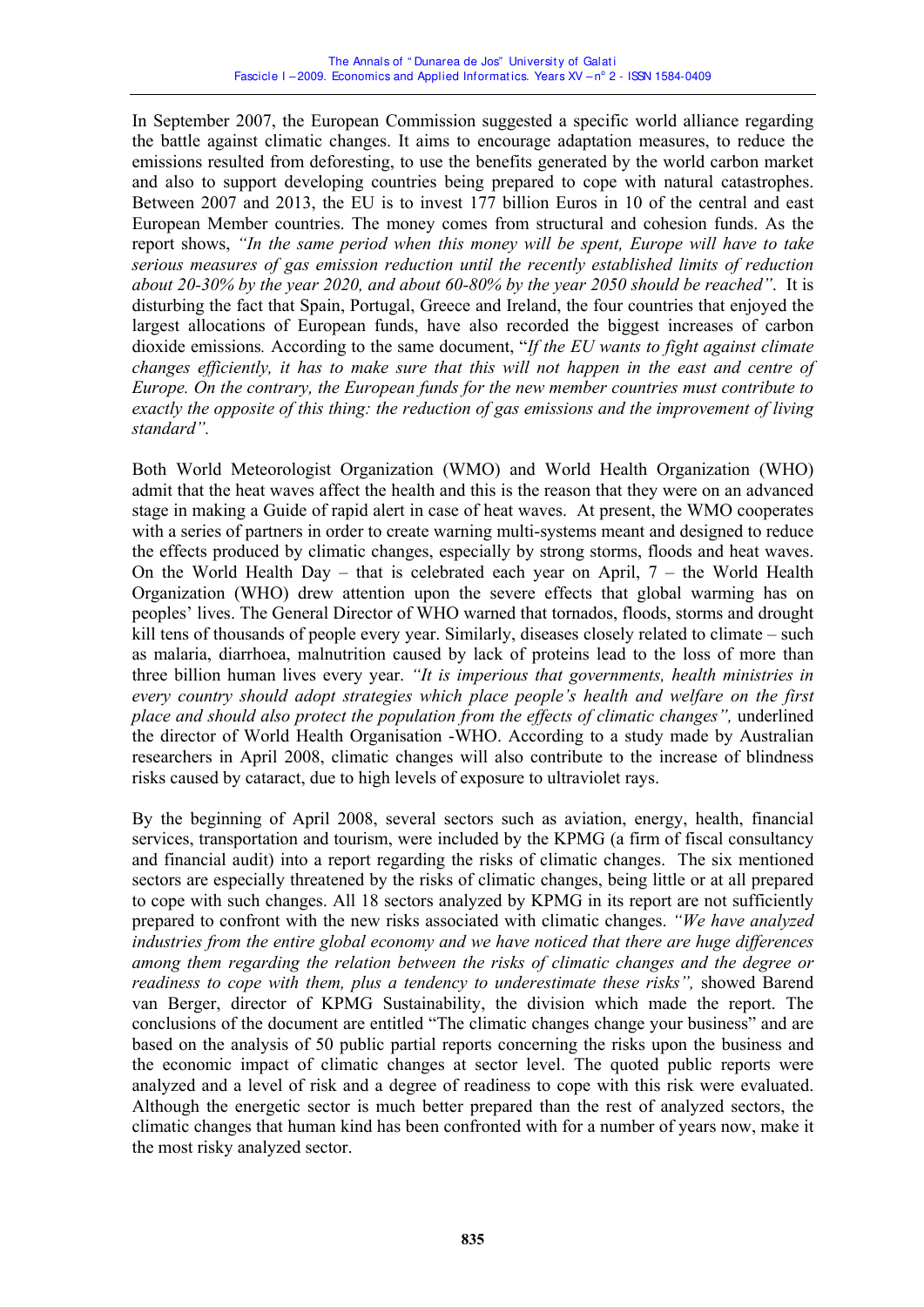The scientific evidence of anthropogenic climate change is overwhelming; it is happening and it is accelerating. What we see today is only the beginning and the result of past greenhouse gas emissions. Present trends will continue whatever we do, unfortunately.

These scenarios should give highest priority to ensuring the convergence and coherence of the goals for competitiveness, job creation and resource efficiency.

#### **5. Predictions and actions regarding climatic changes**

Canada, Russia and many Northern Europe are expected that they should confront in the next years with very strong precipitations, while regions north of the Equator should become much drier. A clear connection between the manner in which precipitations are distributed and man's influence on the climate has been identified. Francis Zwiers, one of the authors of this report, says that *"It is for the first time that we detected a correlation between precipitations and man's influence on the environment. We can cope with the temperature changes but we can not cope with those interfering in the way water is distributed. There will be an impact on world economies and on the manner in which we produce food".* 

At the present phase and in terms of greenhouse effect gas emissions, China will surpass the United States, but it does not commit to reduce them, as long as neither do the United States. We can expect a country like China to make absolute commitments of reducing the emissions, and EU can manifest its willingness to cooperate with developing countries in order to enhance their contribution to the global effort to reduce the emissions, using all opportunities to reduce the intensity of the emissions resulted after their economic development. It is better that the impressive economic growth in China, India, Vietnam or other countries should be a great opportunity for the world, taking into account the fact that this growth implies an even greater responsibility of these countries from the viewpoint of fighting against global challenges, such as climatic changes.

Nowadays we can no longer afford to think like this: *"I take care of my energetic model, based on fossil fuels, I do not care about the rest of the world";* China is already feeling the effects of pollution on health and on climatic changes as well. Effective governance of institutions for sustainability is vital. Many good ideas exist on paper. The European Union is the most advanced of industrialising regions and has tended *de facto* to take the international need. One could assess that the European Union has an uncontested world political leadership in social and environmental protection. The EU is today the first-ranked power in the sector producing technologies that do not emit greenhouse gas emissions. The EU is now seriously looking at economic growth "beyond GDP". The European climate is influenced by a climatic system called the North Atlantic Oscillation. This system is based on measuring the atmospheric pressure at sea level near Island and the Azores Islands. During the last 50 years these figures have had a falling tendency, but it is difficult to assume that they have been caused by human activity, as long as this fact can not be precisely established. Nathan Gillet, professor the department of Climate Research within East England University, says "*We have the clear proof that the man has a huge influence on how precipitations are formed. We have to fight against the effects caused by climate change and especially to improve our systems of protection against floods".* The predictions of the British Environment Agency are even gloomier: Great Britain will suffer annual losses of 2 billion dollars, exclusively due to floods caused by climatic changes. The Globe and Mail publication has a much stronger point of view, based mainly on a study made by the prestigious *Nature* magazine.

A British study underlined that, along with the whole series of extreme phenomena whose effects have been tempered in the last two years by a series of natural phenomena, global warming will be much more seriously felt starting with 2009, moment after which extremely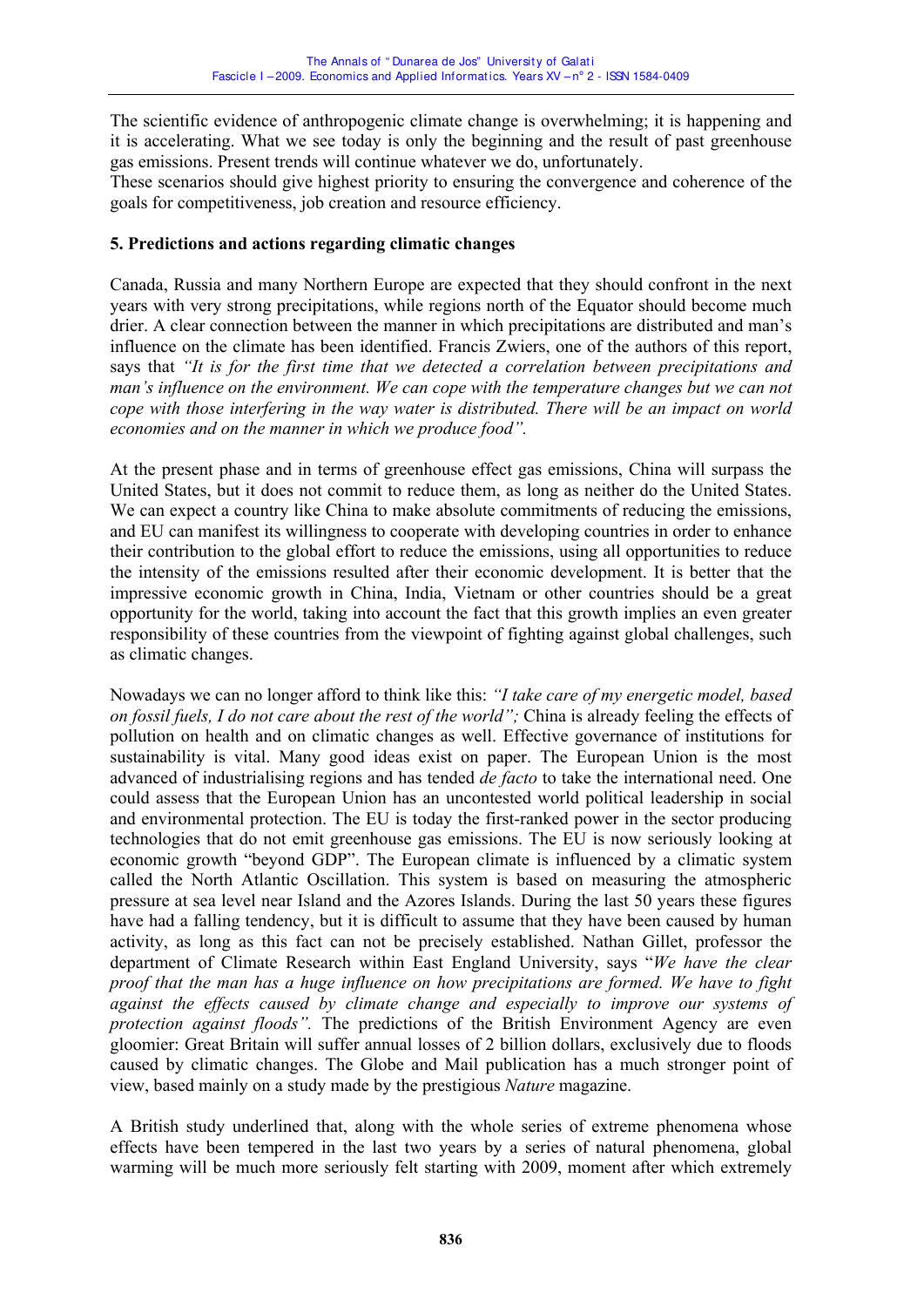warm years will be recorded. A group of researchers from the British National Meteorologist Agency studied that at least in half of the years between 2009 and 2015, the average annual temperature will be higher than 1998 as the reference year. Their predictions were formulated on the basis of a computer programme especially designed by the British meteorologists, a programme which takes into account both elements like greenhouse effect gas emissions, and marine and oceanic currents and temperatures, or meteorological phenomena such as "El Nino", which predicts the formation of hurricanes in the Atlantic Ocean and monsoonal storms stronger than usual in Asia. Starting from these data, the researchers made a climatic simulation for the years 2005-2014 and the conclusion was that the cooling of a part of the Pacific Ocean and the resistance to warming of the Arctic Ocean compensate for the rise of temperatures caused by the greenhouse effect gases. This compensating effect will be temporary though, and after 2009 global warming will be much more evident. Generally speaking, for the analyzed decade, there will be a rise of the average annual temperatures. Thus, in the opinion of the British researchers, the average annual temperature in 2014 will be  $0.3<sup>0</sup>$  Celsius higher than in 2004. Previous studies forecast a rise of the average annual temperature by  $3^0$  Celsius by the year 2100, warning that this would have catastrophic consequences upon the environment. In order to check the viability of the programme, Doug Smith, from the British National Meteorologist Agency, and his colleagues tested the new simulation model on the years 1982-2001, so that they could be able to confront the results with the reality recorded by meteorological services in the world. According to Doug Smith, the validity of the new model has been proved, since it gave more precise results regarding temperatures than the previous simulations.

Actually, there are several environmental principles in the Treaty 27 - implemented in relevant Directives – that are of central importance to the environmental approach of all European banks generally, and the European Investment Bank notably. It means the integration principle, in Article 6, and the principle of aiming at a high level of environmental protection in Article 95 (3) and Article 174 (2). The integration principle requires that environmental considerations be appropriately weighed in all aspects of EIB work, including through the transparent development and implementation of its corporate strategy, operational plans, objectives and targets, sector lending policies as well as in the projects it finances. EU policy on the environment coordinates a high level of protection based on the application of the precautionary principle, and on the principles that preventative action should be taken, that environmental damage should be rectified at source, and that the polluter should pay. The principle that environmental damage should be rectified at source is enshrined in a number of EU laws, notably those concerning water and air pollution. It implies emission restrictions on production facilities and other point sources of pollution, for instance, as defined in the Integrated Pollution Prevention and Control (IPPC) Directive 30.

The EIB requires that promoters implement appropriate measures to prevent, or at least reduce point source pollution from impacting areas within and beyond the boundaries of a project. Underlying the above principles is a requirement on the part of the EU that investment decisions reflect their true value to society, including through the prices people are willing to pay – or are actually asked to pay as users in application of the polluter-pays principle - to protect and enhance the environment and the costs that society incurs when the environment is damaged.

### **6. Conclusions**

The degradation of ecosystems and the erosion of their associated biological diversity are barriers to achieving the sustainable development, as human well-being depends on the Earth's ecosystems and the continued flow of services they provide. Climatic changes will lead to wars and armed conflicts, which will affect at least 2.7 billion people and 46 countries, according to